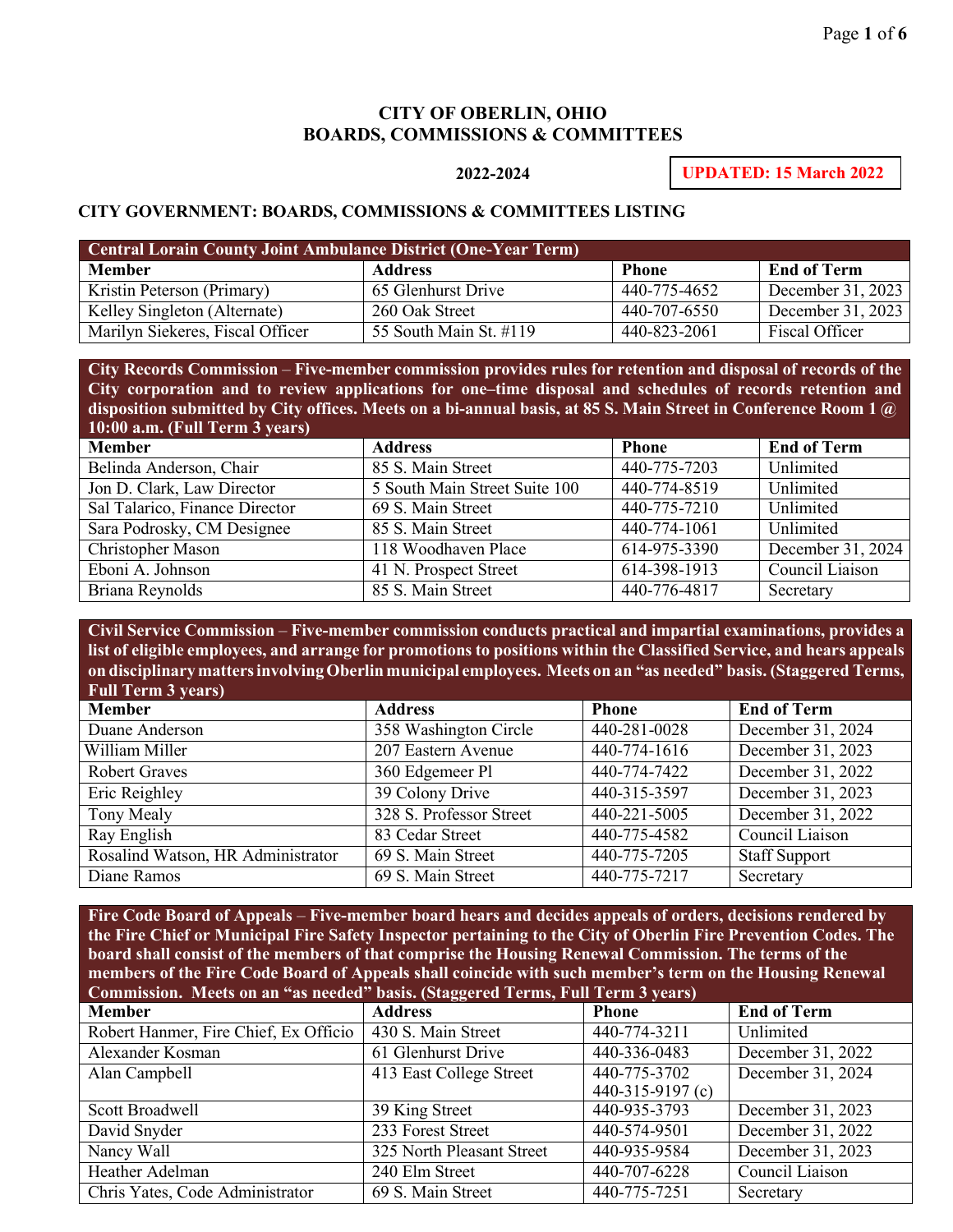**Firefighters' Dependents Fund Board** – **Five-member board authorized to make all necessary rules and regulations for the handling and processing of claims which may be submitted to it due to a volunteer firefighter's death or becoming totally and permanently disabled while discharging his/her duty. The board shall perform all such other duties as may be necessary to carry out the provisions of Ohio Revised Code Chapter 146. Meets on an "as needed" basis. (One Year Term)**

| <b>Member</b>                      | <b>Address</b>          | <b>Phone</b> | <b>End of Term</b>             |
|------------------------------------|-------------------------|--------------|--------------------------------|
| Mike Streator, Chair               | 430 S Main Street       | 440-774-3211 | December 31, 2022              |
| Ben Ryba, Vice Chair               | 430 S Main Street       | 440-774-3211 | December 31, 2022              |
| Kelley Singleton                   | 260 Oak Street          | 440-707-6550 | December 31, 2022              |
| Sue Hiesser                        | 397 S. Professor Street | 440-785-7472 | December 31, 2022              |
| Heather Adelman                    | 240 Elm Street          | 440-707-6228 | December 21, 2022              |
| Belinda Anderson, Clerk of Council | 85 S. Main Street       | 440-775-7203 | <b>Staff Support/Secretary</b> |

**Historic Preservation Commission** – **Five-member commission protects and promotes the historic character of the City and oversees the appearance of construction and renovation projects and recommends to City Council**  the designation of landmarks and historic districts. Meets the third Tuesday of every other month, at 69 S. Main **Street in the 2nd Floor Conference Room, @ 4:00 p.m. (Staggered Terms, Full Term 3 Years)**

| <b>Member</b>                          | <b>Address</b>          | <b>Phone</b>     | <b>End of Term</b>   |
|----------------------------------------|-------------------------|------------------|----------------------|
| Michael McFarlin                       | 23 Union Street         | 419-357-2386     | December 31, 2023    |
| Maren McKee, Vice Chair                | 211 N. Professor Street | 630-730-3179     | December 31, 2022    |
| Dorothy Washburn                       | 43 Colony Drive         | 609-358-3160     | December 31, 2023    |
| Cynthia Comer, Chair                   | 74 S. Cedar Street      | 440-775-7676     | December 31, 2022    |
|                                        |                         | 440-387-2200 (c) |                      |
| Maureen Simen                          | 36 Morgan Street        | 440-240-3522     | December 31, 2024    |
| Kristin Peterson                       | 65 Glenhurst Drive      | 440-775-4652     | Council Liaison      |
| Carrie Porter, Planning/ Dev. Director | 69 S. Main Street       | 440-775-7250     | <b>Staff Support</b> |
| Saundra Phillips                       | 69 S. Main Street       | 440-775-7182     | Secretary            |

**Housing Renewal Commission** – **Five-member commission hears and decides appeals resulting from any decision made by a city administrative office in enforcing housing ordinances. The commission may also authorize variances, provided they do not conflict with the public interest. This board also fulfills the charge of the Fire Code Board of Appeals. Meets on an "as needed" basis.**

| (Staggered Term, Full Term 3 Years) |                           |                  |                         |
|-------------------------------------|---------------------------|------------------|-------------------------|
| <b>Member</b>                       | <b>Address</b>            | <b>Phone</b>     | <b>End of Term</b>      |
| Alexander Kosman                    | 440 East College Street   | 440-336-0483     | December 31, 2022       |
| Alan Campbell                       | 413 East College Street   | 440-775-3702     | December 31, 2024       |
|                                     |                           | 440-315-9197 (c) |                         |
| Scott Broadwell                     | 39 King Street            | 440-935-3793     | December 31, 2023       |
| David Snyder                        | 233 Forest Street         | 440-574-9501     | December 31, 2022       |
| Nancy Wall                          | 325 North Pleasant Street | 440-935-9584     | December 31, 2023       |
| Heather Adelman                     | 240 Elm Street            | 440-707-6228     | Council Liaison         |
| Chris Yates, Code Administrator     | 69 S. Main Street         | 440-775-7251     | Staff Support/Secretary |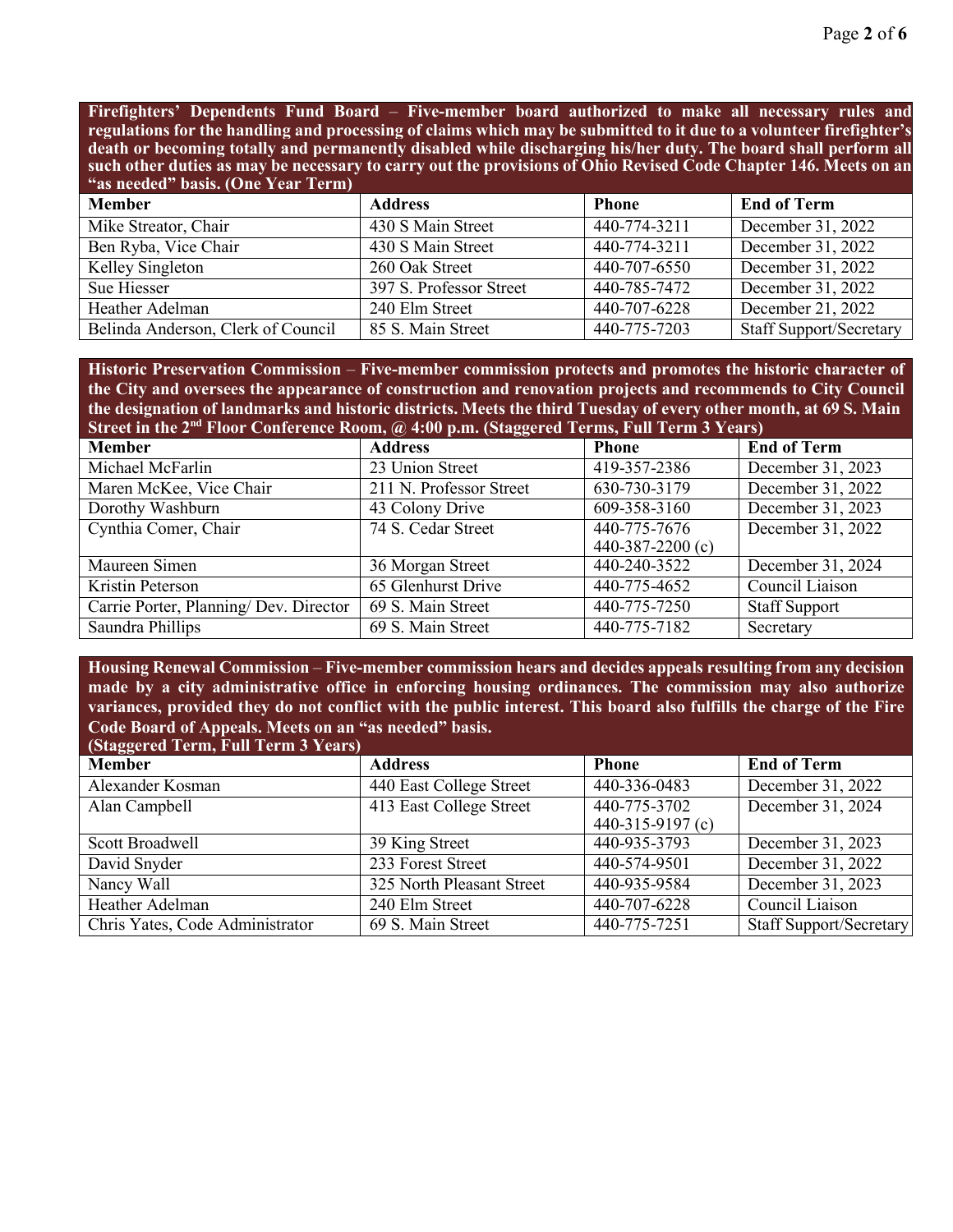**Human Relations Commission** – **Five-member commission works toward a wholesome attitude of mutual respect and understanding among all people and organizations within the City. The commission may enter into any alleged disputes, disagreements, misunderstandings or acts which involve the unlawful or unfair infringement upon basic human rights or freedoms guaranteed by law and investigate them, presenting reports, facts, findings**  and recommendations to Council, and serves in an advisory and consultative capacity to the City and to the City **administration. Meets the First Tuesday of the month, at 85 S. Main Street in Conference Room 1 @ 5:15 p.m. (Staggered Terms, Full Term 3 years)**

| <b>Member</b>                   | <b>Address</b>              | <b>Phone</b>     | <b>End of Term</b>             |
|---------------------------------|-----------------------------|------------------|--------------------------------|
| Mary Parks                      | 547 W. College Street Apt B | 440-935-3887     | December 31, 2022              |
| Katie Ashwill, Chair            | 64 Spring Street            | 440-552-7534     | December 31, 2024              |
| David Dorsey                    | 352 W. College St.          | 804-370-3615     | December 31, 2023              |
| Michael Henle, Vice Chair       | 74 S. Cedar Street          | 440-775-7676     | December 31, 2022              |
|                                 |                             | 440-387-2719 (c) |                                |
| Matthew Berkman                 | 128 Hollywood Street        | 954-261-3354     | December 31, 2023              |
| <b>Bryan Burgess</b>            | 560 E. College Street       | 440-935-0487     | Council Liaison                |
| Chris Yates, Code Administrator | 69 S. Main Street           | 440-775-7251     | <b>Staff Support/Secretary</b> |

| Income Tax Board of Review – Three-member board hears appeals made by any person dissatisfied with any<br>ruling or decision of the income Tax Administrator. Meets on an "as needed" basis. (2-Year Term) |                                               |              |                      |  |  |
|------------------------------------------------------------------------------------------------------------------------------------------------------------------------------------------------------------|-----------------------------------------------|--------------|----------------------|--|--|
| <b>Member</b>                                                                                                                                                                                              | <b>End of Term</b><br><b>Address</b><br>Phone |              |                      |  |  |
| Duane Anderson                                                                                                                                                                                             | 358 Washington Circle                         | 440-281-0028 | December $31, 2023$  |  |  |
| Gerard Findlan                                                                                                                                                                                             | 93 Kendal Drive                               | 440-724-3148 | December 31, 2023    |  |  |
| Jeff Baumann, CM Appointee                                                                                                                                                                                 | 85 S. Main Street                             | 440-775-7204 | December 31, 2023    |  |  |
| Sal Talarico, Finance Director                                                                                                                                                                             | 69 S. Main Street                             | 440-775-7210 | <b>Staff Liaison</b> |  |  |

**Library Board of Trustees** – **Seven-member board responsible for establishing the mission and vision for the Oberlin Public Library, determining the policies that are implemented to govern the library, hiring and evaluating the director of the library, and overseeing the general management of the library to ensure that the local community is represented well and the public is informed regarding their local library. Meets the second Thursday of every month, at 65 S. Main Street @5:00 p.m. Members serve four-year terms which are staggered with three-member terms ending 2 years earlier than the other three.**

| <b>Member</b>                 | <b>Address</b>                        | <b>Phone</b>                     | <b>End of Term</b> |
|-------------------------------|---------------------------------------|----------------------------------|--------------------|
| Bruce Ente, President         | 82 Pyle Road                          | 216-777-0708                     | December 31, 2024  |
| Bethany Baker, Vice President | 43837 Albrecht Rd<br>Elyria, OH 44035 | 440-452-2086                     | December 31, 2022  |
| Meredith Gadsby               | 283 Morgan Street                     | 440-574-1108                     | December 31, 2024  |
| Marcia Peterson               | 32 Canterbury Circle                  | 440-774-3118<br>860-539-0851 (c) | December 31, 2022  |
| Anita Lock                    | 40 Colony Drive                       | 440-774-1529<br>440-506-6384 (c) | December 31, 2022  |
| Megan Newson                  | 217 South Pleasant Street             | 440-452-2260                     | December 31, 2024  |
| Lili Sandler                  | 23 S. Prospect Street                 | 440-787-5802                     | December 31, 2024  |

| Lorain County General Health District (5 year term-jointly Appointed by Amherst and Oberlin in 2014) |                                         |              |                    |
|------------------------------------------------------------------------------------------------------|-----------------------------------------|--------------|--------------------|
| <b>Member</b>                                                                                        | <b>Address</b>                          | <b>Phone</b> | <b>End of Term</b> |
| Edward Von Hofen                                                                                     | 110 Charles Avenue<br>Amherst, OH 44001 | 440-775-0696 | March 31, 2024     |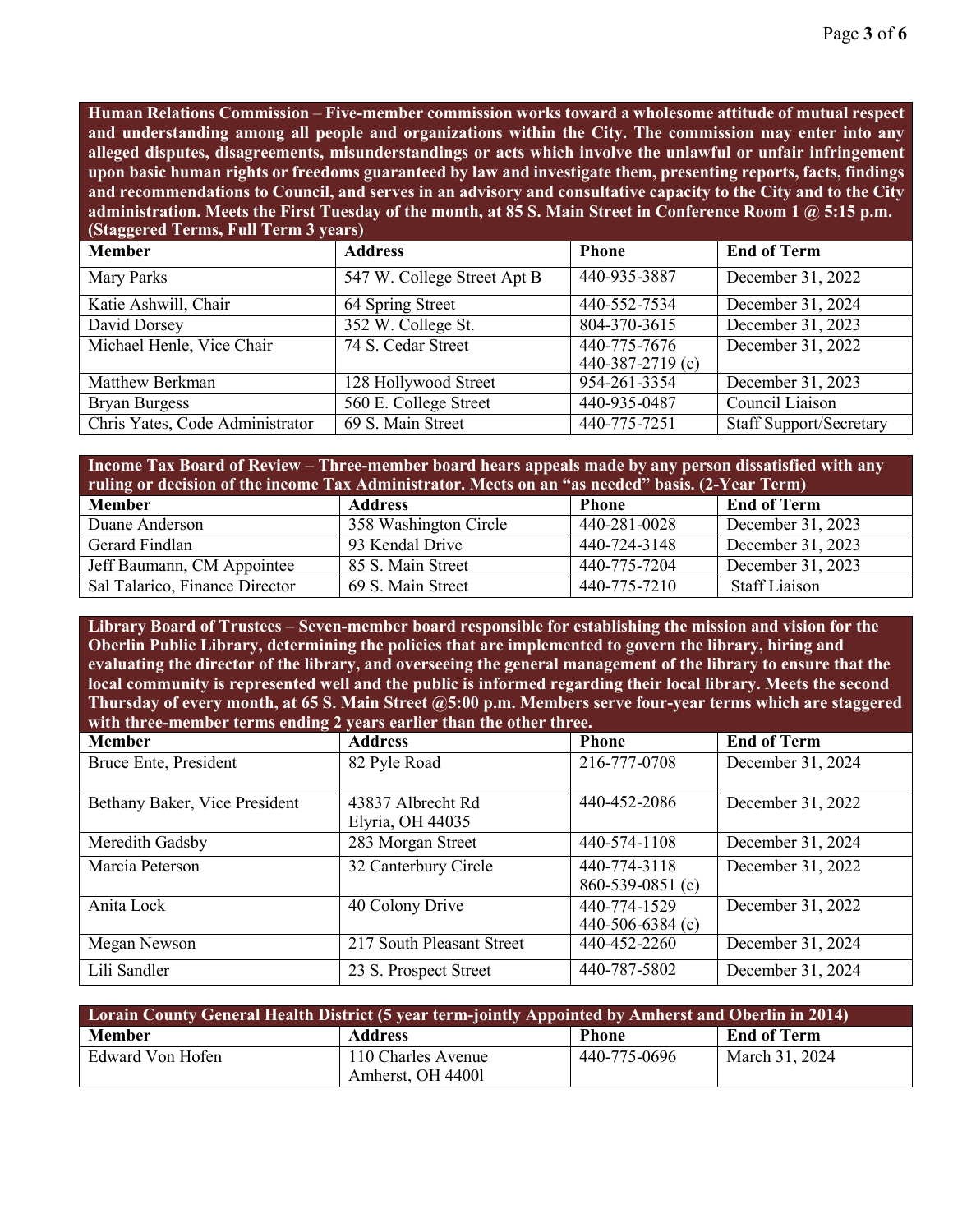**Oberlin Community Improvement Corporation (OCIC) Board - Oberlin Community Improvement Corporation is a non-profit corporation formed under Chapters 1702 and 1724 of the Ohio Revised Code for the sole purpose of advancing, encouraging, and promoting industrial, economic, commercial and civic development within the City of Oberlin. Meets Monthly the second Wednesday of every other month, at 85 S. Main Street in Conference Room 1 @ 8:00 a.m.**

| <b>Public Sector Members - (2 Year Staggered Terms)</b> |                                               |              |                    |  |
|---------------------------------------------------------|-----------------------------------------------|--------------|--------------------|--|
| <b>Member</b>                                           | <b>Address</b>                                | <b>Phone</b> | <b>End of Term</b> |  |
| Sandra Miller                                           | 118 W. Lincoln Street                         | 440-574-1795 | December 31, 2023  |  |
| Jill Sawyer, Chair                                      | 12 E. Vine Street                             | 312-612-9421 | December 31, 2023  |  |
| Sylvan Long                                             | 223 Eastern Avenue                            | 440-225-6593 | December 31, 2022  |  |
| Kelley Singleton, Vice Chair                            | 260 Oak Street                                | 440-707-6550 | December 31, 2023  |  |
| <b>Heather Adelman</b>                                  | 240 Elm Street                                | 440-707-6228 | December 31, 2023  |  |
| Sal Talarico                                            | 69 S. Main Street                             | 440-775-7210 | December 31, 2022  |  |
| Rob Hillard                                             | 69 S. Main Street                             | 440-775-7206 | December 31, 2022  |  |
| Private Sector Members - (3 Year Staggered Terms)       |                                               |              |                    |  |
| <b>Member</b>                                           | <b>Address</b>                                | <b>Phone</b> | <b>End of Term</b> |  |
| Jessa New                                               | 260 Forest Street                             | 440-935-8500 | December 31, 2024  |  |
| Jason Williams                                          | 189 W. College Street Apt. C                  | 440-381-6698 | December 31, 2022  |  |
| Janet K. Haar                                           | 7009 Barton Road North Olmsted,<br>Ohio 44070 | 440-503-5031 | December 31, 2022  |  |
| Deb Barman                                              | 49 S. Main Street                             | 440-775-1361 | December 31, 2023  |  |
| Jon Clark, Legal Counsel                                | 5 S. Main Street Suite 100                    | 440-774-8519 | Legal Counsel      |  |
| Sal Talarico, Finance Director                          | 69 S. Main Street                             | 440-775-7210 | Treasurer          |  |
| Carrie Porter, Planning/ Dev. Director                  | 69 S. Main Street                             | 440-775-7250 | Staff Support/     |  |
|                                                         |                                               |              | Secretary          |  |

**Ohio Municipal Electric Association – Sixteen-member board is legislative liaison for eighty – one (81) Ohio municipal electric systems and serves to protect the independence and constitutional rights of these municipal electric systems. The OMEA also serves as the legislative liaison to AMP and represents both the State and Federal legislative interests for AMP member systems. Meets four times a year (4-year Term)**

| <b>Member</b>                       | Address                        | <b>D</b><br>Phone         | $\theta$ m<br>erm<br>End<br>-01 |
|-------------------------------------|--------------------------------|---------------------------|---------------------------------|
| $T$ .<br><b>xristin</b><br>Peterson | -ilenhurst -<br>-)rive<br>- 62 | 5-4652<br>$- - -$<br>44V- | 2024<br>December .              |

**Open Space & Visual Environment Commission – Five-member commission serves as an advisory body to City Council and shall cooperate with all other City, County and State agencies which are active in the area of open space development and preservation. Meets the fourth Tuesday of the month, at 85 S. Main Street in Conference Room 2 @ 5:00 p.m. (Staggered Terms, Full 3 Year Terms)**

| <b>Member</b>                       | <b>Address</b>                       | <b>Phone</b>           | <b>End of Term</b>   |
|-------------------------------------|--------------------------------------|------------------------|----------------------|
| Sylvan Long, Chair                  | 223 Eastern Avenue                   | 440-225-6593           | December 31, 2023    |
| Jill Sawyer, Vice Chair             | 12 E. Vine Street                    | 206-250-3454           | December 31, 2022    |
| Carl Gerber                         | 320 Kendal Drive                     | 440-774-6488           | December 31, 2023    |
|                                     |                                      | $202 - 251 - 9227$ (c) |                      |
| Carmen McFarlin                     | $\overline{23 \text{ Union}}$ Street | 419-357-0670           | December 31, 2023    |
| Melissa Reed                        | 94 Kendal Drive                      | 440-984-8130           | December 31, 2022    |
| Elizabeth J. Meadows                | 343 S. Pleasant Street               | 440-223-8144           | Council Liaison      |
| Jeff Baumann, Public Works Director | 85 S. Main Street                    | 440-775-7204           | <b>Staff Support</b> |
| Sheri Runals                        | 85 S. Main Street                    | 440-775-7218           | Secretary            |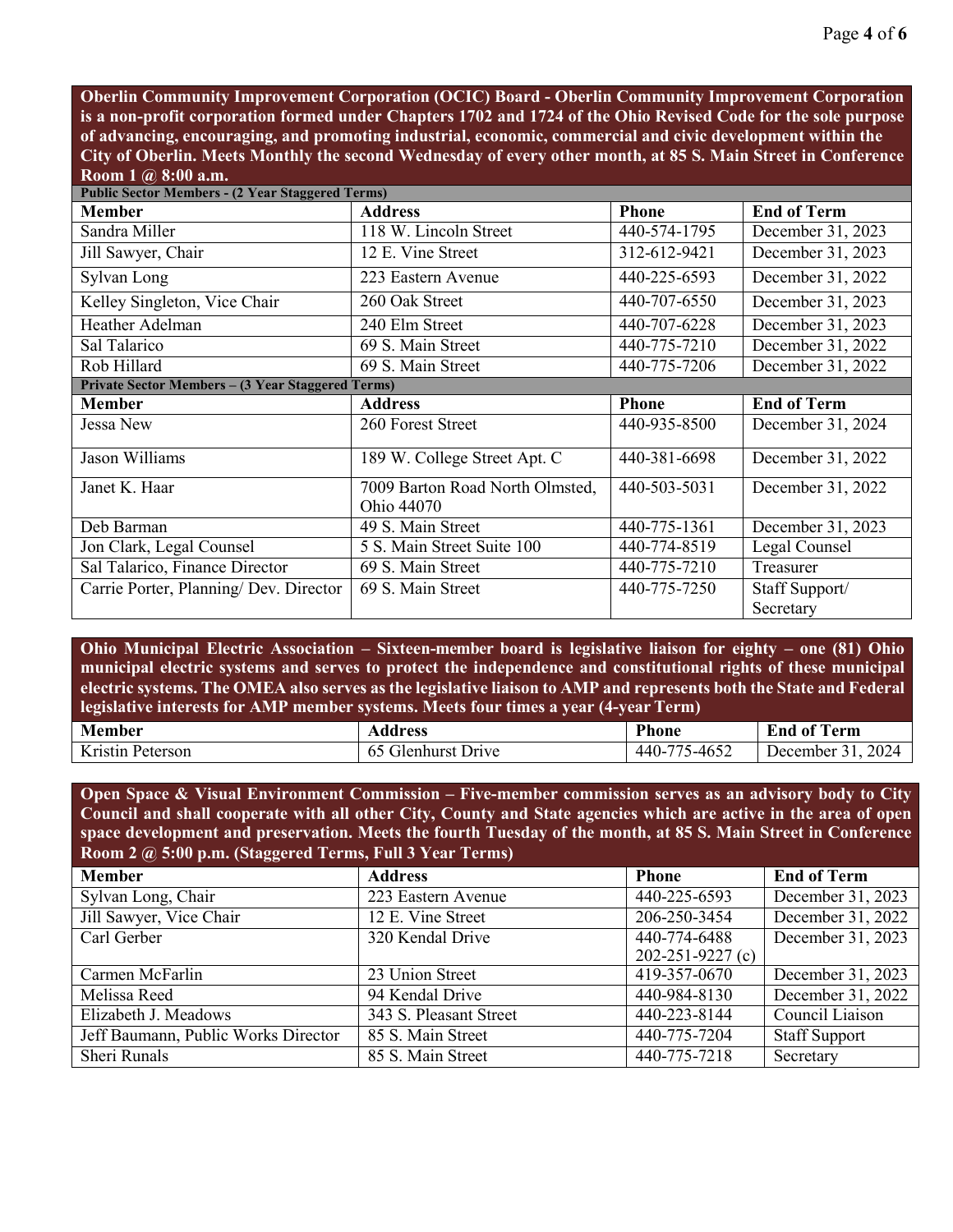**Planning Commission** – **Five-member commission holds public hearings pertaining to the plan, design, location, removal, relocation, widening, extension, and vacation of streets, parkways, playgrounds and other public places; the approval of plats for subdivision of land; and the zoning of the City for any lawful purpose. The Commission endeavorsto formulate plansfor the future physical development of the City. Meetsthe first Wednesday**

| of the month, at 85 S. Main Street in Conference Room 2 @ 4:30 p.m. (Staggered Term, Full Term 3 Years) |                       |              |                                |
|---------------------------------------------------------------------------------------------------------|-----------------------|--------------|--------------------------------|
| <b>Member</b>                                                                                           | <b>Address</b>        | <b>Phone</b> | <b>End of Term</b>             |
| Peter Crowley                                                                                           | 134 W. Lincoln Street | 440-396-6237 | December 31, 2022              |
| Mark Koza                                                                                               | 343 Elm Street        | 732-221-7581 | December 31, 2024              |
| Deb Barman                                                                                              | 205 Reserve Avenue    | 814-691-3488 | December 31, 2023              |
| William Miller, Vice Chair                                                                              | 207 Eastern Avenue    | 440-774-1616 | December 31, 2022              |
| Jack Ford, Chair                                                                                        | 251 Forest Street     | 856-294-7164 | December 31, 2023              |
| Ray English                                                                                             | 83 Cedar Street       | 440-775-4582 | Council Liaison                |
| Carrie Porter, Planning/ Dev. Director                                                                  | 69 S. Main Street     | 440-775-7250 | <b>Staff Support/Secretary</b> |

Public Utilities Commission – Five-member commission serves as an advisory body to the City Council on any and all questions concerning the maintenance, operation and improvement of the public utilities serving the City, both privately and municipally owned. Meets the second Tuesday of the month, at 85 S. Main Street in Conference **Room 2 @ 4:30 p.m. (Staggered Terms, Full Term 3 Years)**

| $100$ m $2 \times 100$ p.m. (bugget or Terms, T an Term b T cars) |                      |                   |                      |
|-------------------------------------------------------------------|----------------------|-------------------|----------------------|
| <b>Member</b>                                                     | <b>Address</b>       | <b>Phone</b>      | <b>End of Term</b>   |
| Heather Elmer, Chair                                              | 69 Spring Street     | 440-574-7478      | December 31, 2023    |
| <b>Greggor Mattson</b>                                            | 142 S. Cedar Street  | 440-775-5253      | December 31, 2024    |
|                                                                   |                      | $440-654-5013(c)$ |                      |
| Jonathan Rice, Vice Chair                                         | 310 Reamer Place     | 440-935-4637      | December 31, 2022    |
| Brent R. Smith                                                    | 318 Reamer Pl.       | 440-669-5460      | December 31, 2022    |
| Eugene Matthews                                                   | 39 Colony Drive      | 216-536-1273      | December 31, 2023    |
| Kristin Peterson                                                  | 65 Glenhurst Drive   | 440-775-4652      | Council Liaison      |
| Doug McMillan, OMLPS Director                                     | 289 S. Professor St. | 440-775-7261      | <b>Staff Support</b> |
| Cindy Simons                                                      | 289 S. Professor St. | 440-775-7260      | Secretary            |

**Recreation Commission** – **Five-member commission serves as an advisory body to the Council on any and all questions concerning the operation and improvement of City recreation programs. Meets the third Tuesday on a bi-monthly basis (excluding summer months), at 85 S. Main Street in Conference Room 2 @ 7:00 p.m. (Staggered Terms, Full Term 3 Years**)

| <b>Member</b>                      | <b>Address</b>              | <b>Phone</b>   | <b>End of Term</b>              |
|------------------------------------|-----------------------------|----------------|---------------------------------|
| Tanya Rosen-Jones, Chair           | 273 Oak Street              | 440-774-5104   | December 31, 2022               |
| Michael Schmid, Vice Chair         | 255 Oak Street              | 440-774-4718   | December 31, 2023               |
| Kevin Miller                       | 196 E. Lorain Street Apt B. | $314-910-3106$ | December 31, 2022               |
| Mary McDaniel                      | 495 E. College Street       | 440-935-5509   | December 31, 2024               |
| Bryce Johnson                      | 45657 E. Hamilton Street    | 440-864-1817   | December 31, 2023               |
| Kelley Singleton                   | 260 Oak Street              | 440-707-6550   | Council Liaison                 |
| Ian Yarber, Recreation Coordinator | 69 S. Main Street           | 440-775-7254   | <b>Staff Support, Secretary</b> |

**Resource Conservation & Recovery Commission** – **Five-member commission reviews proposed rules and advises City Council regarding the City's refuse, recyclable materials and yard waste collection program. Meets the fourth Monday of every other month, at 85 S. Main Street in Conference Room 2 @ 5:00 p.m. (Staggered Terms, Full Term 3 Years**)

| <b>Member</b>                       | <b>Address</b>        | <b>Phone</b>       | <b>End of Term</b>   |
|-------------------------------------|-----------------------|--------------------|----------------------|
| Rebecca Bandy, Vice Chair           | 25 Glenhurst Drive    | 440-774-1081       | December 31, 2022    |
| Cynthia Comer                       | 74 S. Cedar Street    | 440-775-7676       | December 31, 2023    |
|                                     |                       | 440-387-2200 $(c)$ |                      |
| Tom Lopez, Chair                    | 24 N. Cedar Street    | 440-774-7743       | December 31, 2023    |
|                                     |                       | 440-574-1567 $(c)$ |                      |
| William Washburn                    | 43 Colony Drive       | 609-358-3161       | December 31, 2024    |
| Libni Lopez                         | 61 Mulberry Drive     | 619-829-1705       | December 31, 2022    |
| Eboni A. Johnson                    | 41 N. Prospect Street | 614-398-1913       | Council Liaison      |
| Jeff Baumann, Public Works Director | 85 S. Main Street     | 440-775-7204       | <b>Staff Support</b> |
| Sheri Runals                        | 85 S. Main Street     | 440-775-7218       | Secretary            |